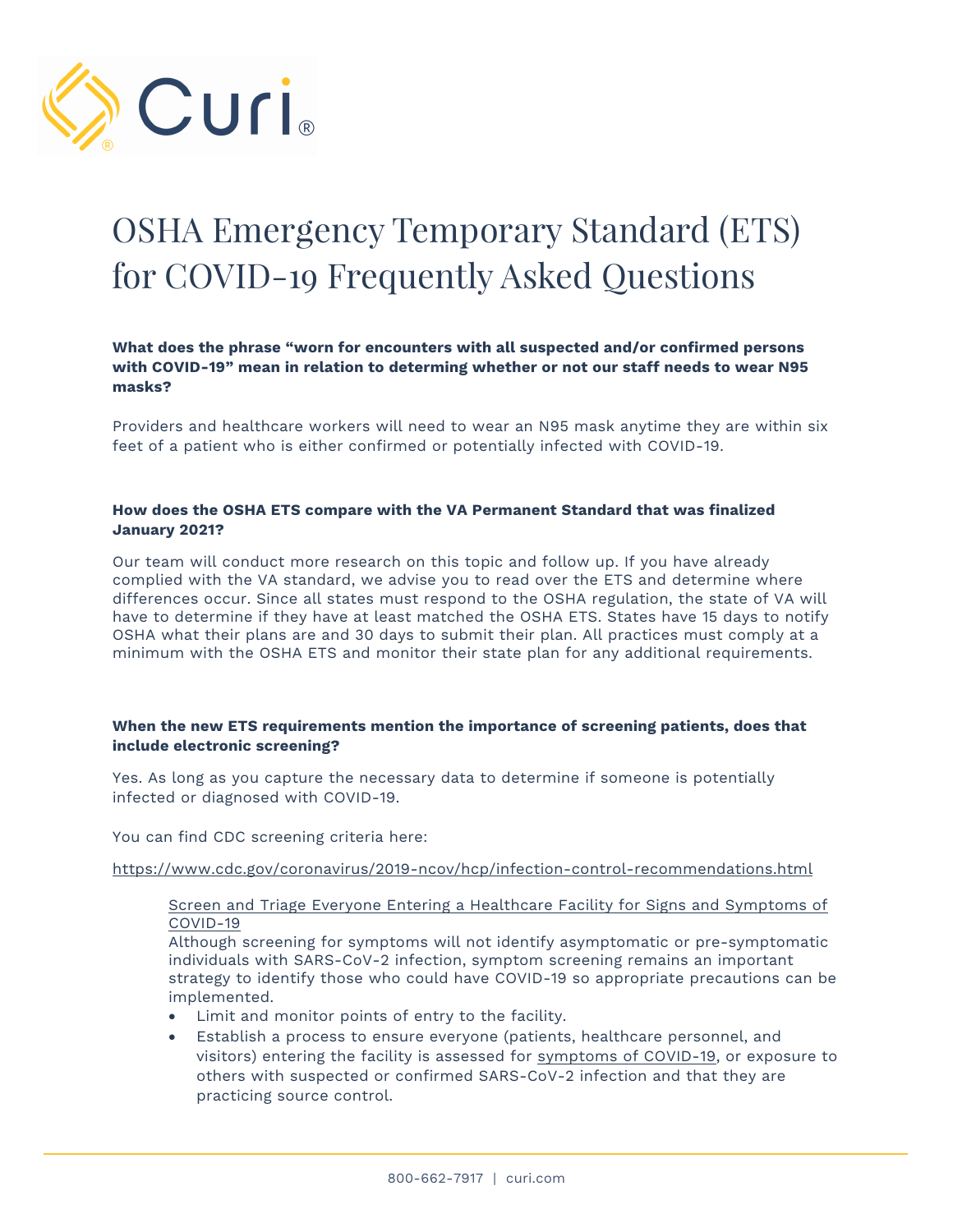

o Options could include (but are not limited to): individual screening on arrival at the facility; or implementing an electronic monitoring system in which, prior to arrival at the facility, people report absence of fever and symptoms of COVID-19, absence of a diagnosis of SARS-CoV-2 infection in the prior 10 days and confirm they have not been exposed to others with SARS-CoV-2 infection during the prior 14 days.

Fever can be either measured temperature ≥100.0°F or subjective fever. People might not notice symptoms of fever at the lower temperature threshold that is used for those entering a healthcare setting, so they should be encouraged to actively take their temperature at home or have their temperature taken upon arrival.

And FAQs # 49 – 54 address screening of employees: https://www.osha.gov/coronavirus/ets/faqs

## **What types of facilities and services are exempt from the OSHA ETS rules?**

Non-hospital based facilities are exempt if:All non-employees are screened prior to entry, and

• Individuals with suspected or confirmed COVID-19 are not allowed to enter those settings.

Well-defined hospital owned facilities (i.e., outpatient surgical centers) are exempt if if:

- All employees are fully vaccinated, and
- All non-employees are screened prior to entry, and
- Individuals with suspected or confirmed COVID are not allowed to enter those settings.

Healthcare support services are exempt if:

• All services are provided outside of a healthcare setting, (i.e., off site billing)

Telehealth services are exempt if:

• All services are performed outside of a setting where direct patient care occurs

#### **Will the new OSHA ETS rules make vaccination a requirement?**

No, OSHA rules do not require vaccination. The intent of the ETS is to use layers of protection: vaccination, physical distancing, barriers, PPE, etc., to lessen the potential spread of the virus to healthcare workers. While each of these elements is protective by themselves, together they provide enhanced protection from the grave danger of COVID-19.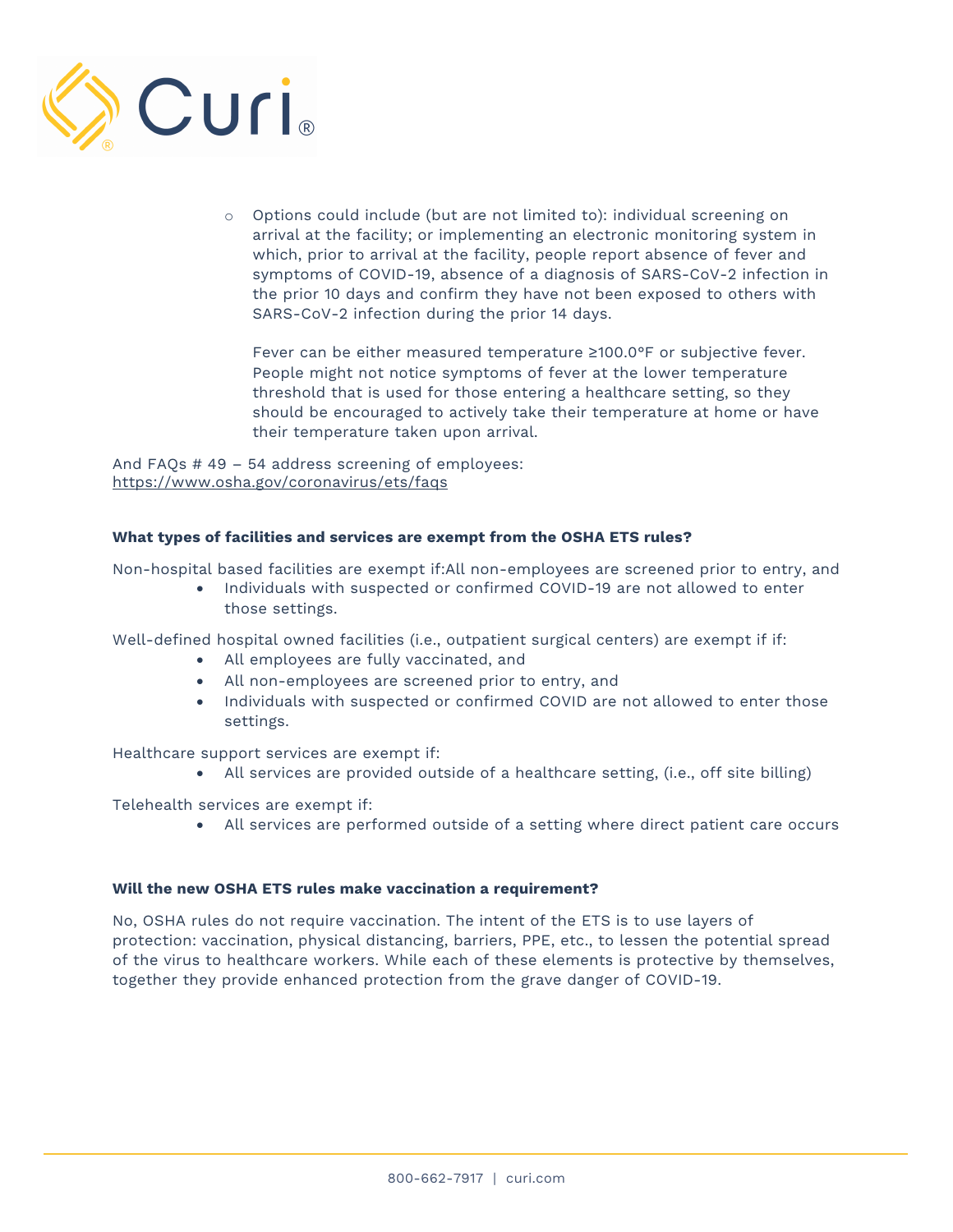

## **To be exempt from the OSHA ETS rules, do all employees need to be fully vaccinated and all non-employees screened?**

It depends. If the services are performed at an independent ambulatory health care setting outside of a hospital, then all employees do not need to be vaccinated. However, both nonhospital and hospital ambulatory facilities do have to screen all non-employees and prohibit individuals with potential or confirmed COVID-19 infection from entering the facility. The most important condition for exemption is whether providers can see patients with COVID-19 or suspected COVID-19 symptoms.

# **Our front desk personnel are never in contact with patients for more than 15 min and our clinical staff aren't typically in contact with patients who are potentially infected with COVID-19. Are these individuals required to wear N95 mask?**

No. Only individuals who are entering a room with a potential or confirmed COVID-19 positive patient. If performing lab tests for COVID-19 due to symptoms, providers do have to wear an N95 mask and eye protection. However, when conducting lab screening testing with no known exposures or symptoms for travel purposes or surgery, providers may not have to wear an N95 mask but must wear a surgical mask and a full-face shield. More clarification on this will be coming from OSHA and CDC. The challenge is that patients being tested may sneeze or cough on the tester and may have asymptomatic COVID-19. Providers also cannot just wear a full-face shield without a mask.

## **Can an employer mandate COVID-19 vaccination?**

Yes, practices can employ a mandatory vaccination policy, but it is not recommended. An employee can refuse to be vaccinated due to a disability, religious reasons, or sincerely held beliefs. It would be unlawful to terminate someone with those exemptions. If you choose to employ a mandatory vaccination policy under which you will terminate employees who do not comply, we recommend having an attorney assist you in writing a strong business case/plan as to why that is necessary in case of litigation.

# **Will a sign at the front entrance suffice as "screening" patients for symptoms?**

No. Signs can be used to reinforce policies to call and not enter the facility if they have symptoms of COVID-19 or been exposed in the past 10 days to a confirmed COVID positive individual and mask must be worn by all entering your facility. Practices should follow CDC guidelines for screening:

https://www.cdc.gov/coronavirus/2019-ncov/hcp/infection-control-recommendations.html

Screen and Triage Everyone Entering a Healthcare Facility for Signs and Symptoms of COVID-19

Although screening for symptoms will not identify asymptomatic or pre-symptomatic individuals with SARS-CoV-2 infection, symptom screening remains an important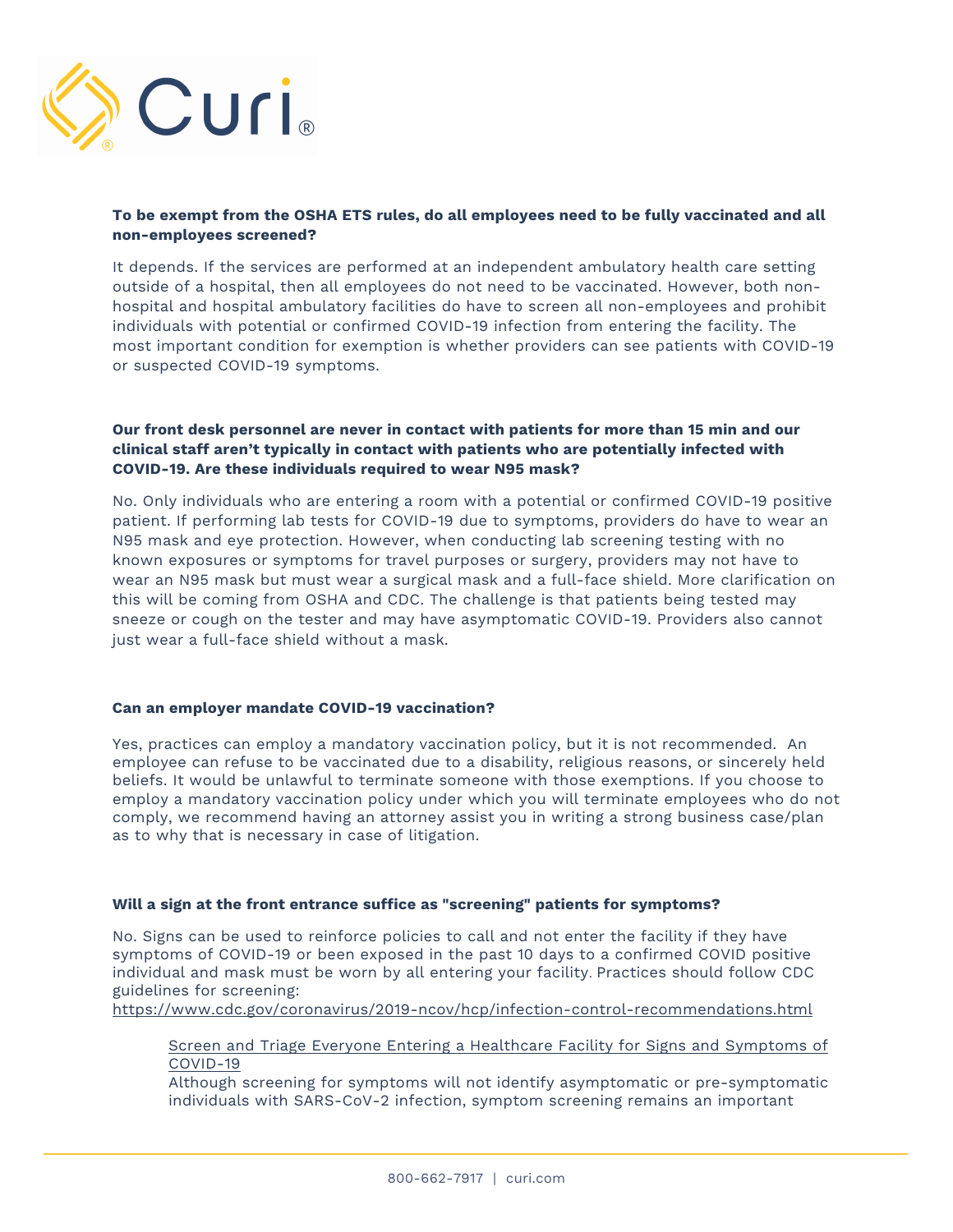

strategy to identify those who could have COVID-19 so appropriate precautions can be implemented.

- Limit and monitor points of entry to the facility.
- Establish a process to ensure everyone (patients, healthcare personnel, and visitors) entering the facility is assessed for symptoms of COVID-19, or exposure to others with suspected or confirmed SARS-CoV-2 infection and that they are practicing source control.
	- o Options could include (but are not limited to): individual screening on arrival at the facility; or implementing an electronic monitoring system in which, prior to arrival at the facility, people report absence of fever and symptoms of COVID-19, absence of a diagnosis of SARS-CoV-2 infection in the prior 10 days and confirm they have not been exposed to others with SARS-CoV-2 infection during the prior 14 days.

Fever can be either measured temperature ≥100.0°F or subjective fever. People might not notice symptoms of fever at the lower temperature threshold that is used for those entering a healthcare setting, so they should be encouraged to actively take their temperature at home or have their temperature taken upon arrival.

# **If we are a non-hospital practice with an ASC (no intubation) Do we have to have all employees vaccinated to be exempt?**

No, but CDC still requires all healthcare personnel to wear a surgical mask, (CDC 5/21 https://www.aha.org/news/headline/2021-05-17-cdc-masks-still-required-health-caresettings ) and use social distancing, PPE, physical barriers.

# **Do COVID-19 workplace hazard assessments for a clinical setting need to be as lengthy and involved as those of hospitals and ambulatory surgical centers?**

Not necessarily. The most import consideration for workplace hazard assessments is how and when providers may see patients with COVID-19 or symptoms of COVID-19. To ensure that the plan meets all of the required ETS elements, practice leaders might consider this hazard assessment provided with the ETS link. https://www.osha.gov/sites/default/files/COVID-19\_Healthcare\_ETS\_Worksite\_Checklist\_Employee\_Job\_Hazard\_Analysis.pdf. All non-compliant answers to these questions would be opportunities for improved compliance and work safety and we recommend that practices perform a gap analysis.

## **When does the record-keeping COVID-19 log outlined in the new OSHA ETS rules start?**

It started with the ETS posting to the Federal Register on Monday 6/21/21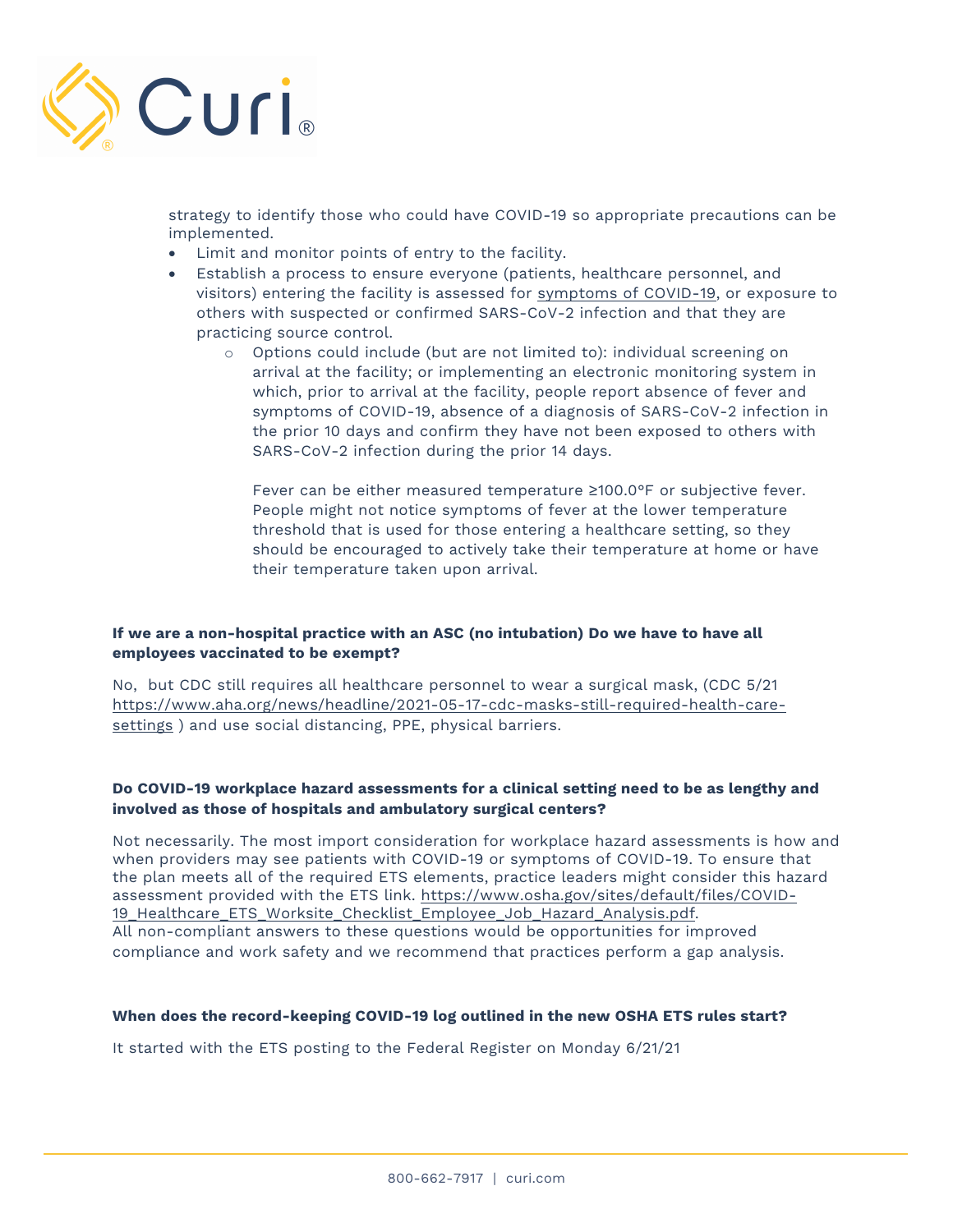

# **According to the OSHA ETS, are practices required to report a death from COVID-19 if the employee contracted the virus from community exposure and not from workplace exposure?**

No. Deaths only need to be reported if the employee contracted the virus from the workplace

# **Will the OSHA ETS give healthcare practices legal "cover" to now require their employees to be vaccinated?**

No.

#### **Where can we find the OSHA ETS document?**

https://www.osha.gov/coronavirus/ets ETS Regulatory Text (29 CFR 1910, Subpart U)

## **If a person is vaccinated but working with someone who is not vaccinated, do they have to wear a mask?**

Yes. All employees should be wearing masks when working in a healthcare setting with patients and coworkers. If outside the patient care area, such as a break room, where **everyone** is vaccinated and it is very unlikely a suspected or confirmed COVID-positive individual would be present, employees do not need to wear masks.

#### **According to the OSHA ETS, when are barriers required?**

COVID-19 is most commonly spread from person-to-person through inhalation of respiratory droplets from infected individuals in close physical proximity or, less commonly, through airborne transmission over longer distances (particularly in enclosed spaces with inadequate ventilation). Adequate physical distancing to prevent droplet transmission is generally considered to be at least 6 feet. Barriers work by preventing respiratory droplets, which can contain COVID-19, from traveling directly from the source (i.e., an infected person) to an employee.

Paragraph (i) of the OSHA ETS requires barriers to be installed at each fixed work location outside of direct patient care areas (e.g., entryway/lobby, check-in desks, triage, hospital pharmacy window, and bill payment desks) where each employee is not separated from all other people by at least 6 feet of distance—except where the employer can demonstrate it is not feasible to install the barrier. Barriers are not required in direct patient care areas or resident rooms.

The physical barrier requirements in paragraph (i) do not apply for employees who are fully vaccinated when those employees are in well-defined areas where there is no reasonable expectation that any person with suspected or confirmed COVID-19 will be present.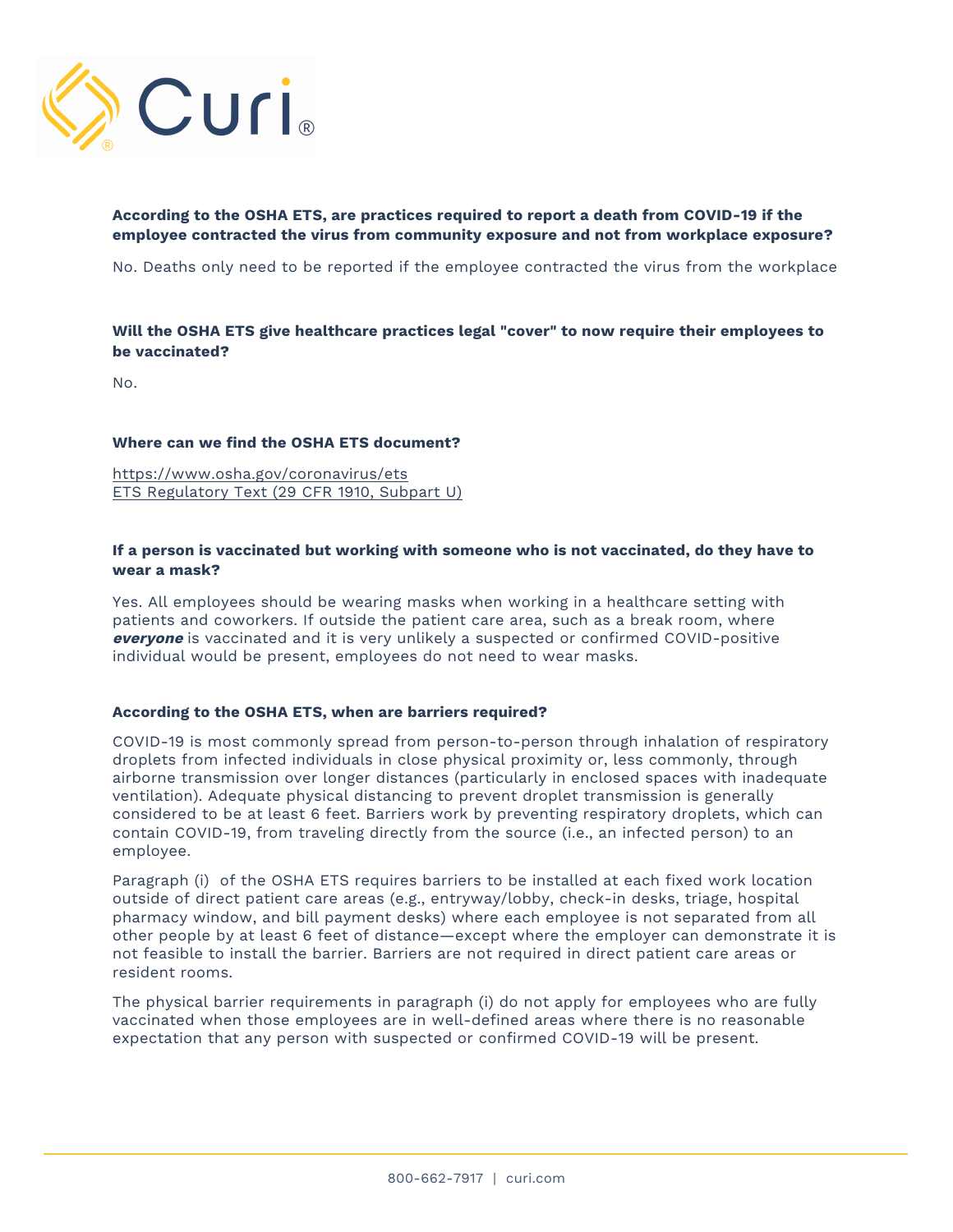

See also Physical barriers (29 C.F.R. § 1910.502(i)) FAQs #29-37. https://www.osha.gov/coronavirus/ets/faqs

**Do you have a good example of a COVID-19 written plan that we need to create?** COVID-19 Plan Template https://www.osha.gov/coronavirus/ets

#### **Are physical barriers required for employees who cannot be six feet apart if they are vaccinated?**

Yes, except when those employees are in well-defined areas where there is no reasonable expectation that any person with suspected or confirmed COVID-19 will be present.

See also Physical barriers (29 C.F.R. § 1910.502(i)) FAQs #29-37. https://www.osha.gov/coronavirus/ets/faqs

#### **Will the KN95 masks be acceptable as a replacement for N95 masks?**

No. The FDA only approved that KN95 masks were an acceptable replacement when there was an inadequate supply of N95 masks available. Given current availability of N95 masks, KN95 masks should be used only for non-aerosolizing procedures. They are as protective as a medical or surgical mask.

#### **When are we able to ask if an employee is vaccinated?**

HR representatives can ask if an employee has been vaccinated at any time and request to see their vaccination card. A copy of this card should be kept in the employee's personnel medical file section.

#### **Do employers need to keep record of employees' screening before shift?**

The practice's HR should keep confidential records of employee screenings regardless of when the screening is done, and it should be kept in the personnel medical file section.

#### **How should we approach the OSHA ETS regulations if it is difficult or impossible to screen and deny entry to all patients exhibiting symptoms?**

The safest solution, if you are unsure that you can meet the exemption status, is to consider yourself nonexempt and meet the ETS requirements. If screening on premises proves to be too difficult, you may choose to screen patients prior to their visit through an online chart or phone call.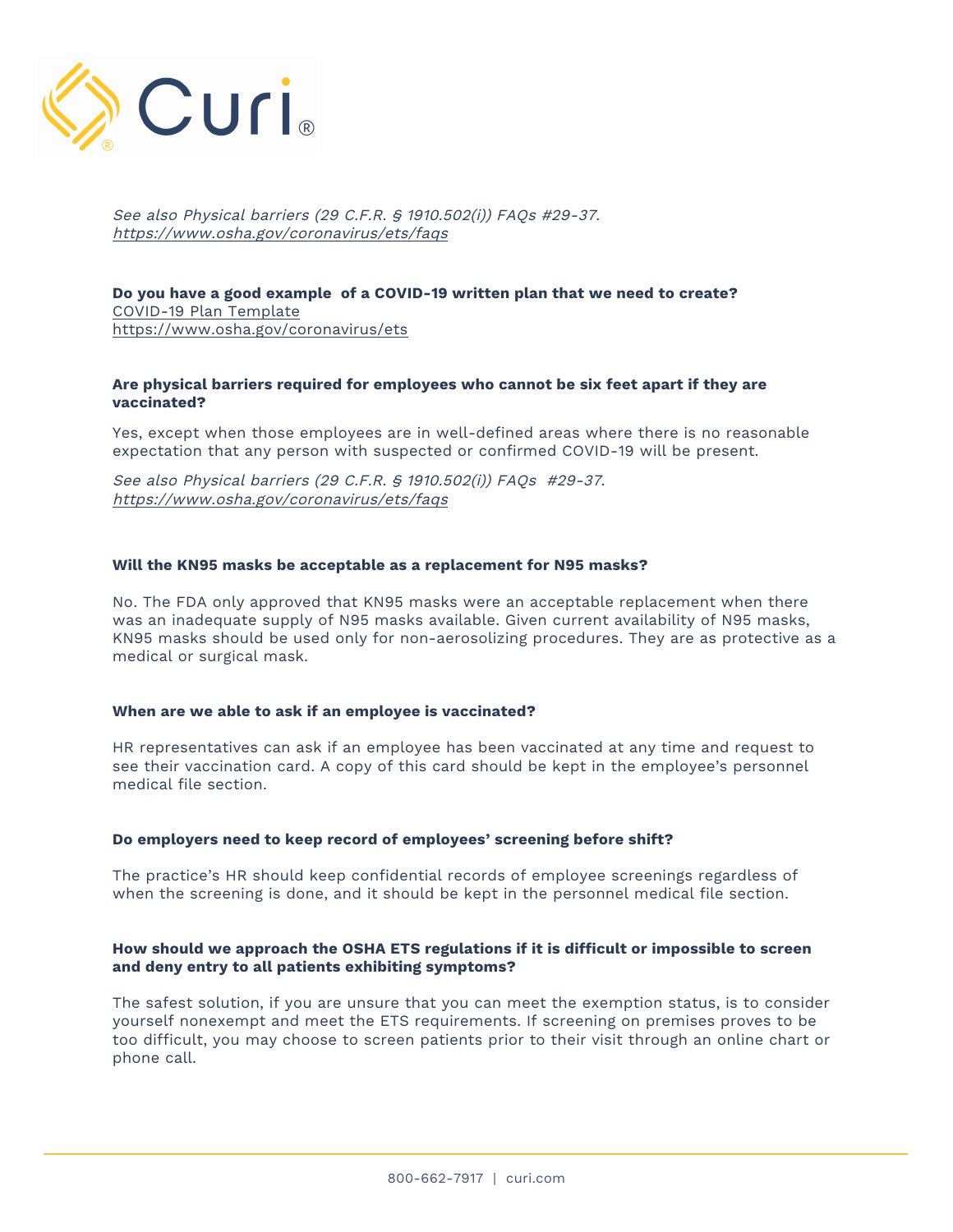

#### **Does COVID screening need to happen before people enter the building, or can screening be completed at the front desk?**

Screening has to be performed before entering the practice, but if the front desk is situated so the individual who is being screened is not actually in the area where other employees are located or potentially exposed, and there is a barrier between the employee screening and the individual being screened the screening could take place there.

To protect other non-employees from exposure recommend posting a sign at the entrance to the facility to remind the individuals (patients, visitors, vendors) to call and not enter the facility if they have symptoms of COVID-19 or been exposed in the past 10 days to a confirmed COVID positive individual and mask must be worn by all entering your facility.

#### **Can we perform screening calls the day before an appointment?**

Yes. Screening can be performed over the phone the day before the appointment. Be sure to ask about anyone who may be attending the visit with the patient and confirm at the front desk that nothing has changed since the screen.

## **Are nebulizer treatments excluded from the policies regarding aerosol generating procedures?**

Yes. According to the newest ETS FAQ #22, found at https://www.osha.gov/coronavirus/ets/faqs, nebulizing treatments were excluded from AGP. There is much debate surrounding this topic, but as far as the OSHA ETS is concerned, nebulizing treatments are excluded from the list.

#### **Can employees screen themselves prior to work?**

Yes. FAQ#51 in the OSHA FAQ answers this: https://www.osha.gov/coronavirus/ets/faqs Employers have discretion in choosing whether to implement self-monitoring or in-person screening; an employer can also choose to utilize both methods. Employers who choose to have employees self-monitor for COVID-19 symptoms can assist employees in that effort by providing them with a short fact sheet to remind them of the symptoms of concern. Employers may also consider posting a sign stating that any employee entering the workplace certifies that they do not have symptoms of COVID-19, to reinforce the obligation to selfscreen before entering the workplace.

Employers who choose to conduct in-person employee screening for COVID-19 symptoms may use methods such as temperature checks and asking the employee if they are experiencing symptoms consistent with COVID-19. Employers should conduct this screening before employees come into contact with others in the workplace, such as co-workers, patients, or visitors.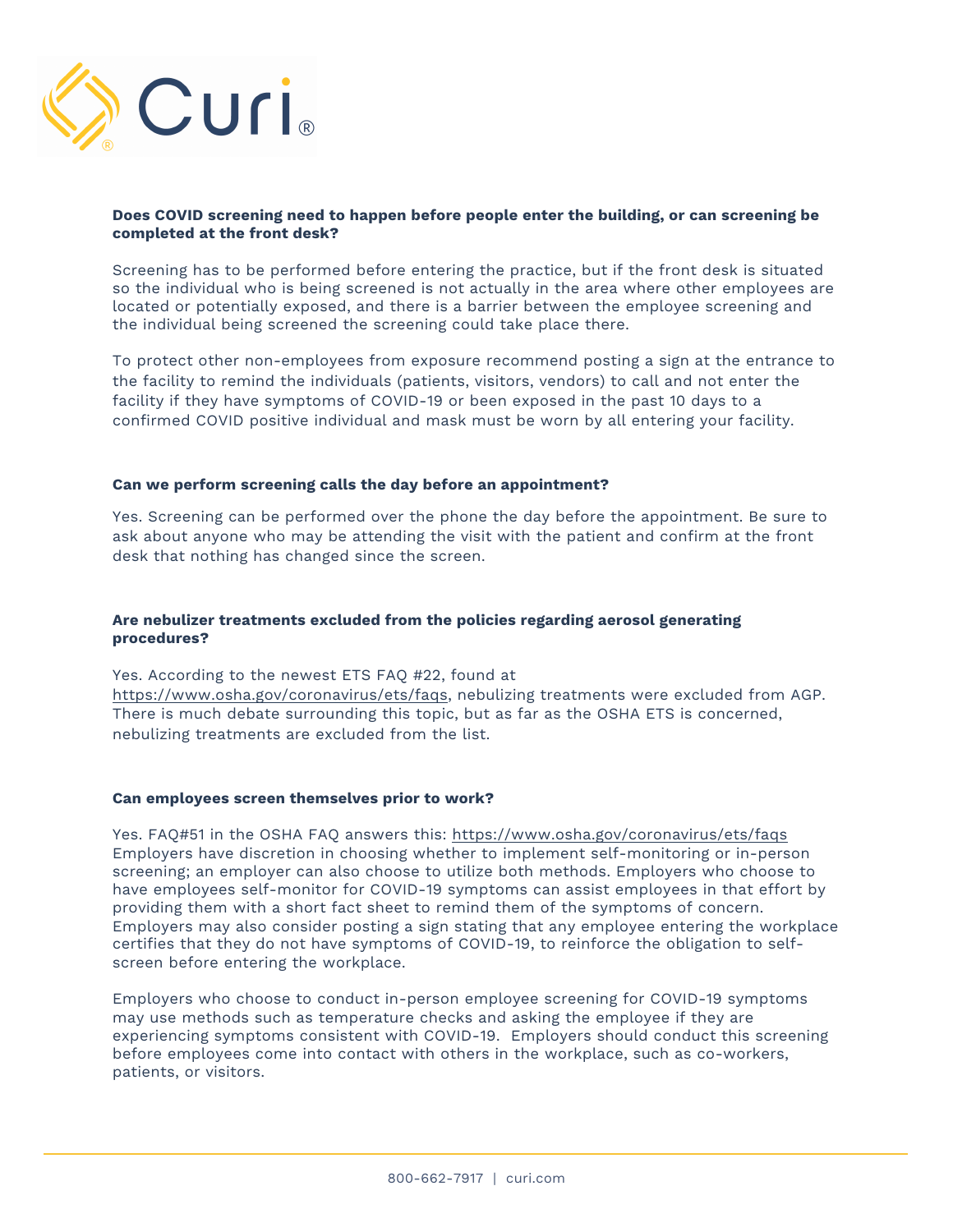

#### **We screen patients using a kiosk located in the patient waiting areas that alerts front desk if the patient answered yes to possible signs and symptoms of COVID-19, would that satisfy screening?**

Yes as long as the kiosk is at the entrance so those individuals, who may have COVID-19, can be identified and managed before they enter the facility, and appropriate precautions can be taken to prevent transmission to others within the facility.

#### **Do all employees have to be vaccinated in order to be exempt from the OSHA ETS rules?**

No. As long as the practice is a located in a non-hospital-based facility that screens all nonemployees. Requirements include:

- All non-employees are screened prior to entry
- Individuals with suspected or confirmed COVID-19 are not allowed to enter the facility

## **Do the RN's and techs in my endoscopy center need to wear N95s? They had changed to KN95's. Can they wear those and a faceshield?**

The faceshield with KN95s are ok for any non-aerosolizing procedures. Staff need to wear N95s if the procedures are considered aerosolizing. Here is a list of aerosolizing procedures:

- Open suctioning of airways,
- Sputum induction,
- CPR,
- Endotracheal intubation and extubating,
- Non- invasive ventilation (e.g., BiPAP, CPAP),
- Bronchoscopy,
- Manual ventilation,
- Medical/surgical /postmortem procedures using oscillating bone saws; and
- Dental procedures involving ultrasonic scalers,
- High-speed dental handpieces; air/water syringes; air polishing and air abrasion

## **Can we require staff to notify management if they are not vaccinated?**

The practice Human Resources (HR) department can ask staff to notify HR if they are unvaccinated. This needs to be clearly outlined in company policy. HR representatives can also ask if an employee has been vaccinated and ask to see the vaccination card. Again, this should be done by HR and if you receive a copy of the card, it should be kept in the employee's personnel medical file section.